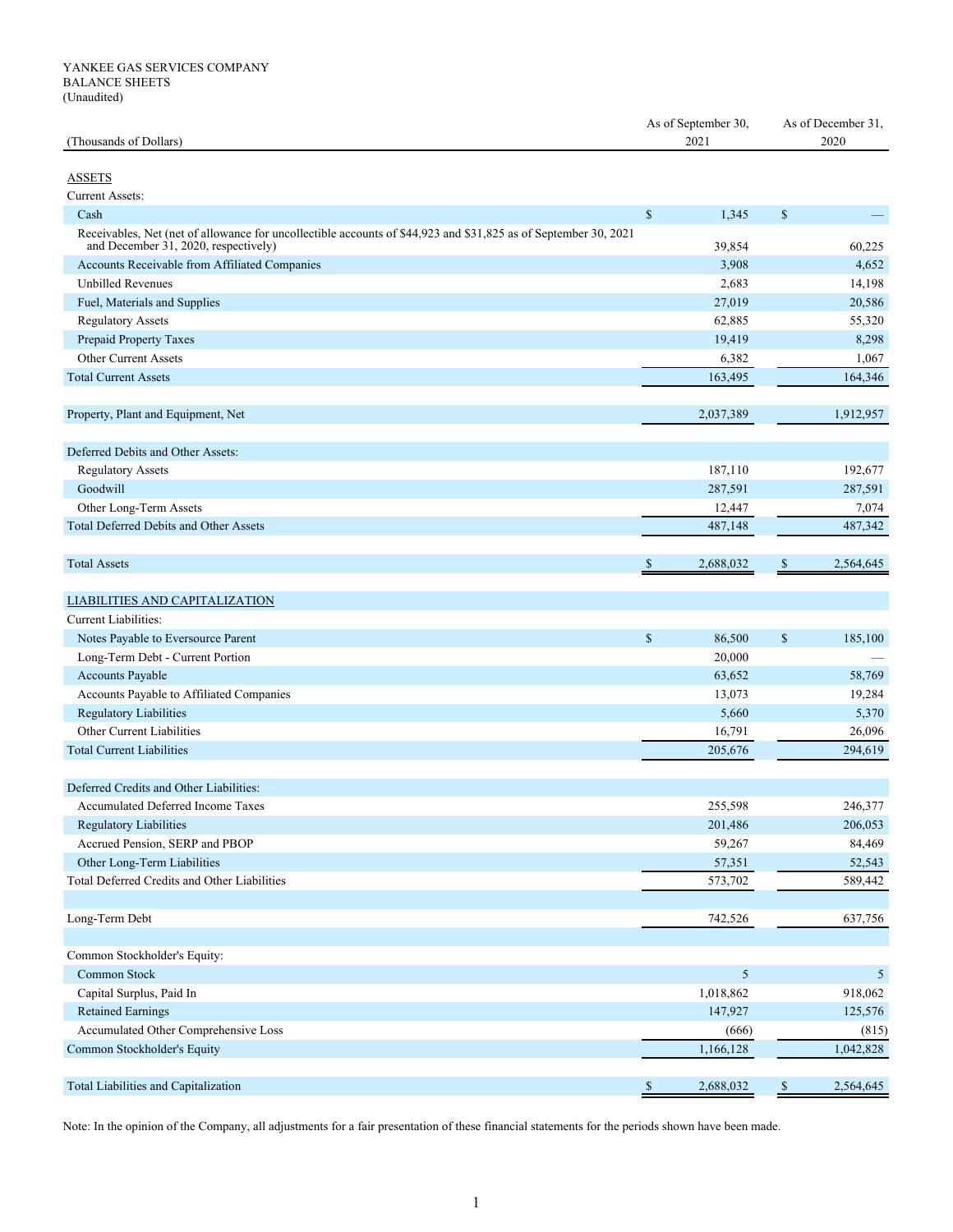## YANKEE GAS SERVICES COMPANY STATEMENTS OF INCOME (Unaudited)

|                                                   |               | For the Three Months Ended September 30, |                         | For the Nine Months Ended September 30, |  |  |
|---------------------------------------------------|---------------|------------------------------------------|-------------------------|-----------------------------------------|--|--|
| (Thousands of Dollars)                            | 2021          |                                          | 2021                    | 2020                                    |  |  |
|                                                   |               |                                          |                         |                                         |  |  |
| <b>Operating Revenues</b>                         | \$<br>77,885  | 69,631<br><sup>\$</sup>                  | 436,345<br><sup>S</sup> | 389,721<br><sup>\$</sup>                |  |  |
|                                                   |               |                                          |                         |                                         |  |  |
| <b>Operating Expenses:</b>                        |               |                                          |                         |                                         |  |  |
| Cost of Natural Gas                               | 23,195        | 19,417                                   | 168,150                 | 141,985                                 |  |  |
| Operations and Maintenance                        | 28,368        | 27,718                                   | 86,236                  | 85,506                                  |  |  |
| Depreciation                                      | 12,539        | 10,880                                   | 37,262                  | 32,231                                  |  |  |
| Amortization of Regulatory Liabilities, Net       | (3,249)       | (524)                                    | (3,986)                 | (4, 732)                                |  |  |
| <b>Energy Efficiency Programs</b>                 | 2,026         | 2,184                                    | 14,149                  | 14,333                                  |  |  |
| Taxes Other Than Income Taxes                     | 12,730        | 12,915                                   | 46,826                  | 43,535                                  |  |  |
| <b>Total Operating Expenses</b>                   | 75,609        | 72,590                                   | 348,637                 | 312,858                                 |  |  |
| Operating Income/(Loss)                           | 2,276         | (2,959)                                  | 87,708                  | 76,863                                  |  |  |
| <b>Interest Expense</b>                           | 6,256         | 5,231                                    | 18,802                  | 17,316                                  |  |  |
| Other Income/(Loss), Net                          | 340           | (117)                                    | 868                     | 86                                      |  |  |
| (Loss)/Income Before Income Tax (Benefit)/Expense | (3,640)       | (8,307)                                  | 69,774                  | 59,633                                  |  |  |
| Income Tax (Benefit)/Expense                      | (199)         | (656)                                    | 16,523                  | 12,910                                  |  |  |
| Net (Loss)/Income                                 | \$<br>(3,441) | $(7,651)$ \$<br>-8                       | 53,251                  | S<br>46,723                             |  |  |

Note: In the opinion of the Company, all adjustments for a fair presentation of these financial statements for the periods shown have been made.

## STATEMENTS OF COMPREHENSIVE INCOME (Unaudited)

|                                               | For the Three Months Ended September 30, |              |        | For the Nine Months Ended September 30, |
|-----------------------------------------------|------------------------------------------|--------------|--------|-----------------------------------------|
| (Thousands of Dollars)                        | 2021                                     | 2020         | 2021   | 2020                                    |
|                                               |                                          |              |        |                                         |
| Net (Loss)/Income                             | $(3,441)$ \$                             | $(7,651)$ \$ | 53,251 | 46,723                                  |
| Other Comprehensive Income, Net of Tax:       |                                          |              |        |                                         |
| Qualified Cash Flow Hedging Instruments       |                                          | h.           | 20     | 20                                      |
| Changes in Funded Status of SERP Benefit Plan | 43                                       | 33           | 129    | 100                                     |
| Other Comprehensive Income, Net of Tax        | 50                                       | 39           | 149    | 120                                     |
| Comprehensive (Loss)/Income                   | (3,391)                                  | (7,612)      | 53,400 | 46,843                                  |

Note: In the opinion of the Company, all adjustments for a fair presentation of these financial statements for the periods shown have been made.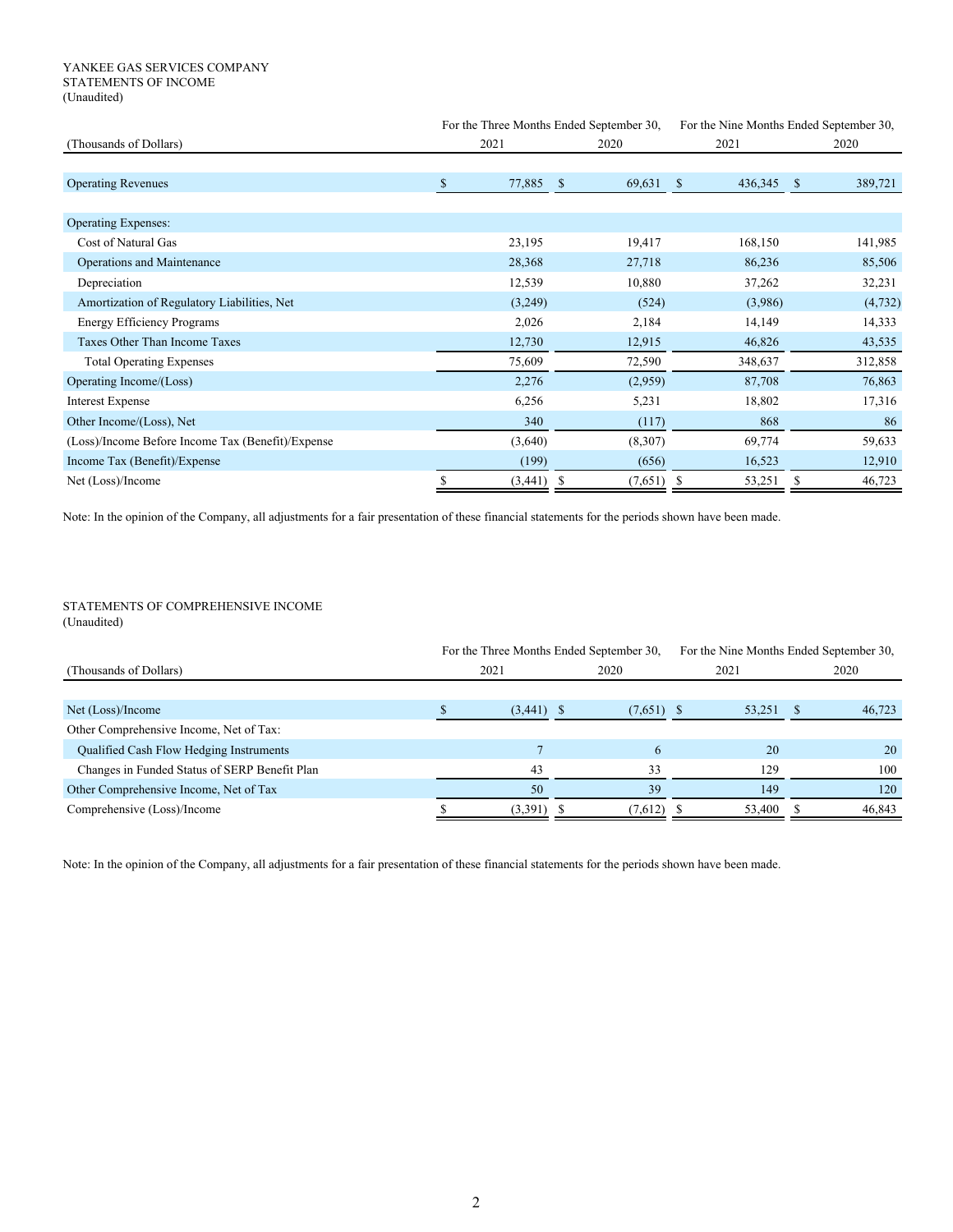## YANKEE GAS SERVICES COMPANY STATEMENTS OF COMMON STOCKHOLDER'S EQUITY (Unaudited)

|                                                 | For the Nine Months Ended September 30, 2021 |              |   |                     |                      |                        |                         |  |
|-------------------------------------------------|----------------------------------------------|--------------|---|---------------------|----------------------|------------------------|-------------------------|--|
|                                                 |                                              | Common Stock |   | Capital             |                      | Accumulated<br>Other   | Total<br>Common         |  |
| Thousands of Dollars, Except Stock Information) | Stock                                        | Amount       |   | Surplus.<br>Paid In | Retained<br>Earnings | Comprehensive<br>Loss  | Stockholder's<br>Equity |  |
| Balance as of January 1, 2021                   | 1,000                                        | $\mathbb{S}$ | 5 | \$<br>918,062       | 125,576<br>\$.       | <sup>\$</sup><br>(815) | 1,042,828<br>\$         |  |
| Net Income                                      |                                              |              |   |                     | 51,831               |                        | 51,831                  |  |
| Dividends on Common Stock                       |                                              |              |   |                     | (10,300)             |                        | (10, 300)               |  |
| Capital Contributions from Parent               |                                              |              |   | 34,600              |                      |                        | 34,600                  |  |
| Other Comprehensive Income                      |                                              |              |   |                     |                      | 50                     | 50                      |  |
| Balance as of March 31, 2021                    | 1,000                                        |              | 5 | 952,662             | 167,107              | (765)                  | 1,119,009               |  |
| Net Income                                      |                                              |              |   |                     | 4,861                |                        | 4,861                   |  |
| Dividends on Common Stock                       |                                              |              |   |                     | (10,300)             |                        | (10,300)                |  |
| Capital Contributions from Parent               |                                              |              |   | 18,600              |                      |                        | 18,600                  |  |
| Other Comprehensive Income                      |                                              |              |   |                     |                      | 49                     | 49                      |  |
| Balance as of June 30, 2021                     | 1,000                                        |              | 5 | 971,262             | 161,668              | (716)                  | 1,132,219               |  |
| Net Loss                                        |                                              |              |   |                     | (3,441)              |                        | (3,441)                 |  |
| Dividends on Common Stock                       |                                              |              |   |                     | (10,300)             |                        | (10,300)                |  |
| Capital Contributions from Parent               |                                              |              |   | 47,600              |                      |                        | 47,600                  |  |
| Other Comprehensive Income                      |                                              |              |   |                     |                      | 50                     | 50                      |  |
| Balance as of September 30, 2021                | 1,000                                        | \$           | 5 | \$1,018,862         | \$.<br>147,927       | S<br>(666)             | 1,166,128               |  |

|                                                  | For the Nine Months Ended September 30, 2020 |    |        |    |                     |     |                      |   |                       |    |                         |  |
|--------------------------------------------------|----------------------------------------------|----|--------|----|---------------------|-----|----------------------|---|-----------------------|----|-------------------------|--|
|                                                  | Common Stock                                 |    |        |    | Capital             |     |                      |   | Accumulated<br>Other  |    | Total<br>Common         |  |
| (Thousands of Dollars, Except Stock Information) | Stock                                        |    | Amount |    | Surplus,<br>Paid In |     | Retained<br>Earnings |   | Comprehensive<br>Loss |    | Stockholder's<br>Equity |  |
| Balance as of January 1, 2020                    | 1,000                                        | \$ | 5      | \$ | 868,062             | \$. | 95,846               | S | (787)                 | -S | 963,126                 |  |
| Net Income                                       |                                              |    |        |    |                     |     | 52,368               |   |                       |    | 52,368                  |  |
| Dividends on Common Stock                        |                                              |    |        |    |                     |     | (9,900)              |   |                       |    | (9,900)                 |  |
| Capital Contributions from Parent                |                                              |    |        |    | 50,000              |     |                      |   |                       |    | 50,000                  |  |
| Adoption of Accounting Standard Update 2016-13   |                                              |    |        |    |                     |     | (60)                 |   |                       |    | (60)                    |  |
| Other Comprehensive Income                       |                                              |    |        |    |                     |     |                      |   | 40                    |    | 40                      |  |
| Balance as of March 31, 2020                     | 1,000                                        |    | 5      |    | 918,062             |     | 138,254              |   | (747)                 |    | 1,055,574               |  |
| Net Income                                       |                                              |    |        |    |                     |     | 2,005                |   |                       |    | 2,005                   |  |
| Dividends on Common Stock                        |                                              |    |        |    |                     |     | (9,900)              |   |                       |    | (9,900)                 |  |
| Other Comprehensive Income                       |                                              |    |        |    |                     |     |                      |   | 41                    |    | 41                      |  |
| Balance as of June 30, 2020                      | 1,000                                        |    | 5      |    | 918,062             |     | 130,359              |   | (706)                 |    | 1,047,720               |  |
| Net Loss                                         |                                              |    |        |    |                     |     | (7,651)              |   |                       |    | (7,651)                 |  |
| Dividends on Common Stock                        |                                              |    |        |    |                     |     | (9,900)              |   |                       |    | (9,900)                 |  |
| Other Comprehensive Income                       |                                              |    |        |    |                     |     |                      |   | 39                    |    | 39                      |  |
| Balance as of September 30, 2020                 | 1,000                                        | S  | 5      | \$ | 918,062             | \$  | 112,808              | S | (667)                 |    | 1,030,208<br>S.         |  |

Note: In the opinion of the Company, all adjustments for a fair presentation of these financial statements for the periods shown have been made.